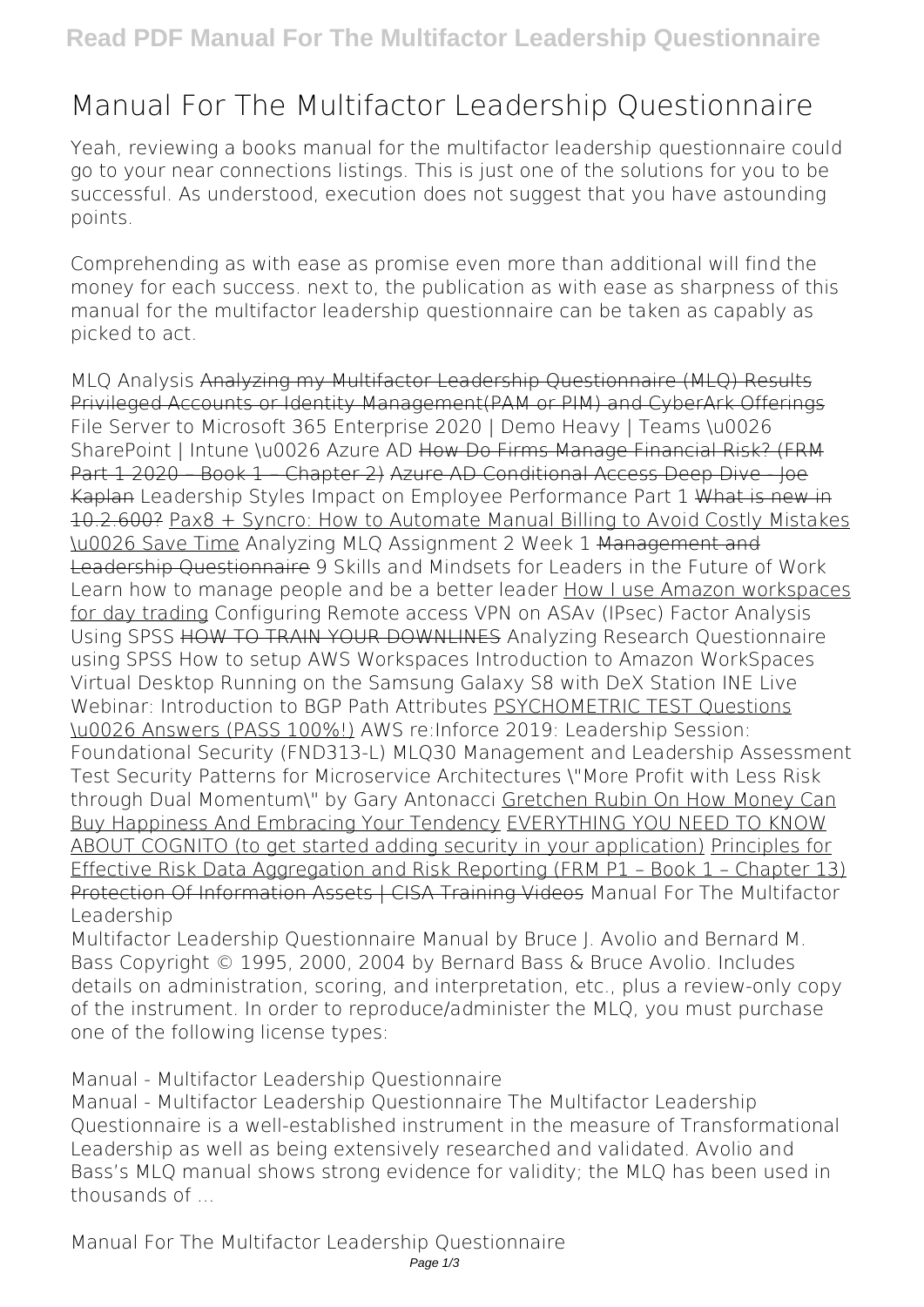Buy Transformational Leadership Development: Manual for the Multifactor Leadership Questionnaire (Kit) Manual by Bass, Avolio (ISBN: 9789992851265) from Amazon's Book Store. Everyday low prices and free delivery on eligible orders.

**Transformational Leadership Development: Manual for the ...**

The Multifactor Leadership Questionnaire (MLQ-5X) is the standard instrument for assessing transformational and transactional leadership behavior (Bass & Avolio, 2000; Avolio & Bass, 2004). It has been translated into many languages and used successfully by both researchers and practitioners around the world.

**Multifactor Leadership Questionnaire**

The Multifactor Leadership Questionnaire is a well-established instrument in the measure of Transformational Leadership as well as being extensively researched and validated. Avolio and Bass's MLQ manual shows strong evidence for validity; the MLQ has been used in thousands of

**Multifactor Leadership Questionnaire (MLQ)**

The Multifactor Leadership Questionnaire is a psychological inventory consisting of 36 items pertaining to leadership styles and 9 items pertaining to leadership outcomes. The MLQ was constructed by Bruce J. Avolio and Bernard M. Bass with the goal to assess a full range of leadership styles. The MLQ is composed of 9 scales that measure three leadership styles: transformational leadership, transactional leadership, and passive/avoidant behavior, and 3 scales that measure outcomes of leadership.

**Multifactor leadership questionnaire - Wikipedia**

The Multifactor Leadership Questionnaire∏ (MLO—also known as MLO 5X short or the standard MLQ) measures a broad range of leadership types from passive leaders, to leaders who give contingent rewards to followers, to leaders who transform their followers into becoming leaders themselves.

**Multifactor Leadership Questionnaire (MLQ) - Tests ...**

The Multifactor Leadership Questionnaire (MLQ) evaluates three different leadership styles: Transformational, Transactional, and Passive-Avoidant. It allows individuals to measure how they perceive themselves with regard to specific leadership behaviors (using the Leader/Self form), but the heart of the MLQ comes in the rater/other feedback that is enabled with the Rater form.

**Multifactor Leadership Questionnaire (MLQ) - Statistics ...**

The Multifactor Leadership Questionnaire (MLQ) is a widely used measure of leadership behaviors. The MLQ measures transformational and transactional leadership behaviors that are believed to be associated with effective leadership behaviors and the ability to implement successful organizational change.

**Research Methods - The Multifactor Leadership ...**

Multifactor Leadership Questionnaire Manual by Bruce J. Avolio and Bernard M. Bass Copyright © 1995, 2000, 2004 by Bernard Bass & Bruce Avolio. Includes details on administration, scoring, and interpretation, etc., plus a review-only copy of the instrument.